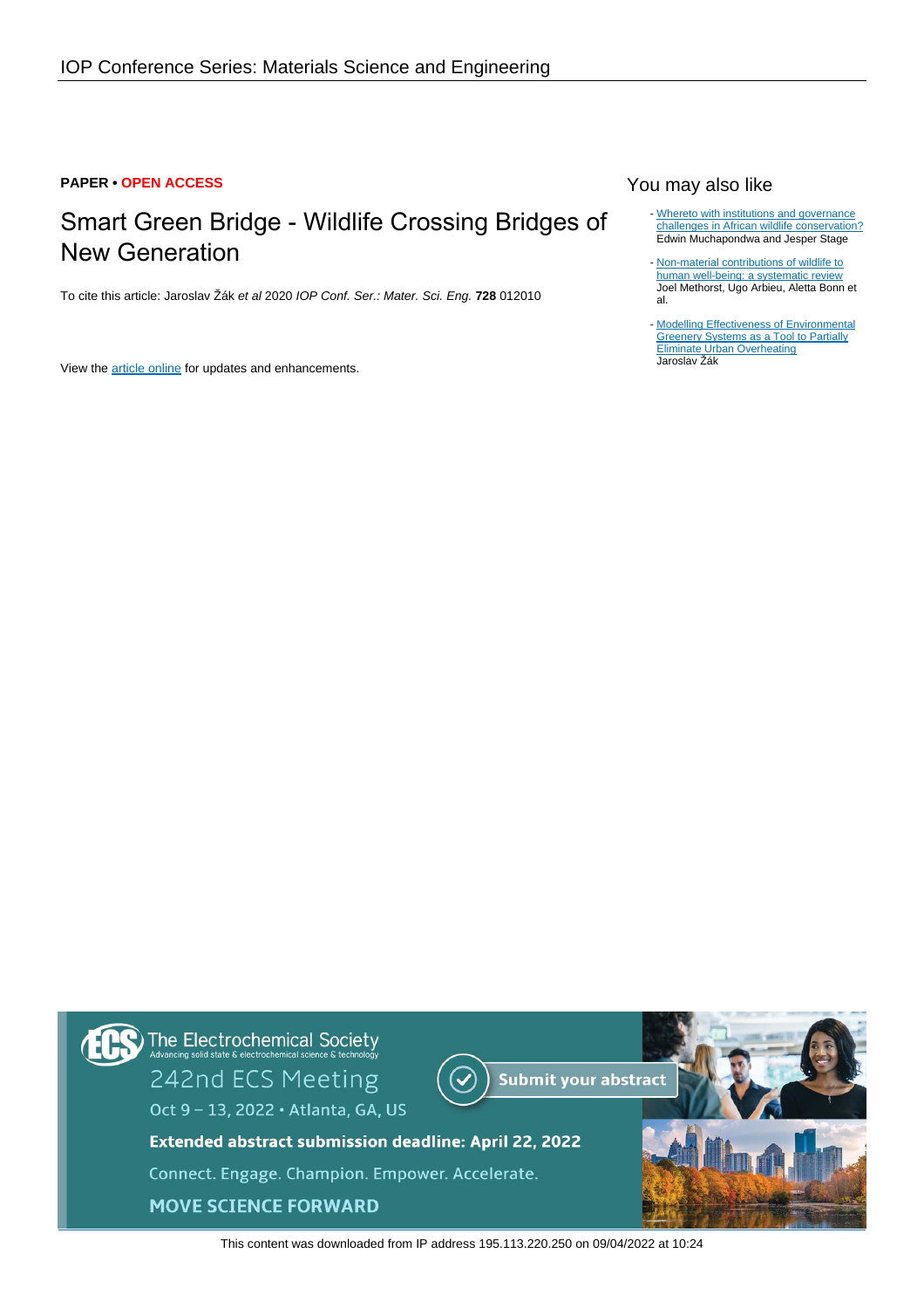IOP Conf. Series: Materials Science and Engineering **728** (2020) 012010 doi:10.1088/1757-899X/728/1/012010

# **Smart Green Bridge - Wildlife Crossing Bridges of New Generation**

**Jaroslav Žák <sup>1</sup> , Michal Kraus <sup>1</sup> , Petra Machová <sup>1</sup> , Jan Plachý <sup>1</sup>**

<sup>1</sup> Institute of Technology and Business in České Budějovice, Department of Civil Engineering, Okružní 517/10, 370 01 České Budějovice, Czech Republic

info@krausmichal.cz

**Abstract**. The research content of the paper is focused on landscape-vegetation and technicaleconomic optimization of vegetation elements of buildings. The length of the motorway in the Czech Republic has increased approximately three times since 1995. Road transport infrastructure is constantly growing. Ensuring the passage of important transport structures for fauna is an objective requirement. The function of migration corridors is ensured by wildlife crossing bridge. These constructions are currently based on concrete and steel, which is not only environmentally friendly but also presents several other problems. The paper presents the idea of a new smart solution for wildlife crossing bridge. Smart Green Bridge is based on principles and technologies following the sustainable development such as the use of loadbearing timber structures, extensive greenery of about 100 mm thickness, vertical greenery, self-guiding vertical and horizontal irrigation systems, photovoltaic panels, battery energy storage and next.

#### **1. Introduction**

Urban areas show significantly higher temperatures than other areas located in the undeveloped surrounding area in the context of climate assessment. This is due to the overlapping of large areas of the original vegetation with buildings and roads. Concrete and asphalt surfaces absorb a huge amount of heat from the Sun, which then radiates back into the environment. The overheating of cities causes the rise of warm air, which raises dust particles that people inhale. Due to the ever-expanding urban development, the intensity of the so-called thermal islands is increasing and life in some cities becomes even more difficult in the summer months. For example, the thermal islands in the center of Prague show a temperature of more than 2°C higher than the temperature in the outskirts of the city. Due to the absence of green areas in cities, natural run-off points disappear and water is very difficult to retain on concrete or asphalt surfaces and with its help to cool the surroundings. One possible solution to prevent this problem is to design more green spaces in cities. The green facades or green roofs can retain water and subsequently evaporate it. However, it must be emphasized that greenery on buildings also benefits the building itself. Adaptation measures in cities aim to adapt to climate change. This can be achieved by sustainable urban development while maintaining the necessary quality of life for the population. Water management also plays a very important role. It is necessary to focus on water retention and slowing down of water runoff from hard surfaces. It is also important to ensure the seepage or use of rainwater and to functionally connect the areas with the prevailing natural components. Water and vegetation areas with elements that significantly affect the

Content from this work may be used under the terms of the Creative Commons Attribution 3.0 licence. Any further distribution of this work must maintain attribution to the author(s) and the title of the work, journal citation and DOI. Published under licence by IOP Publishing Ltd 1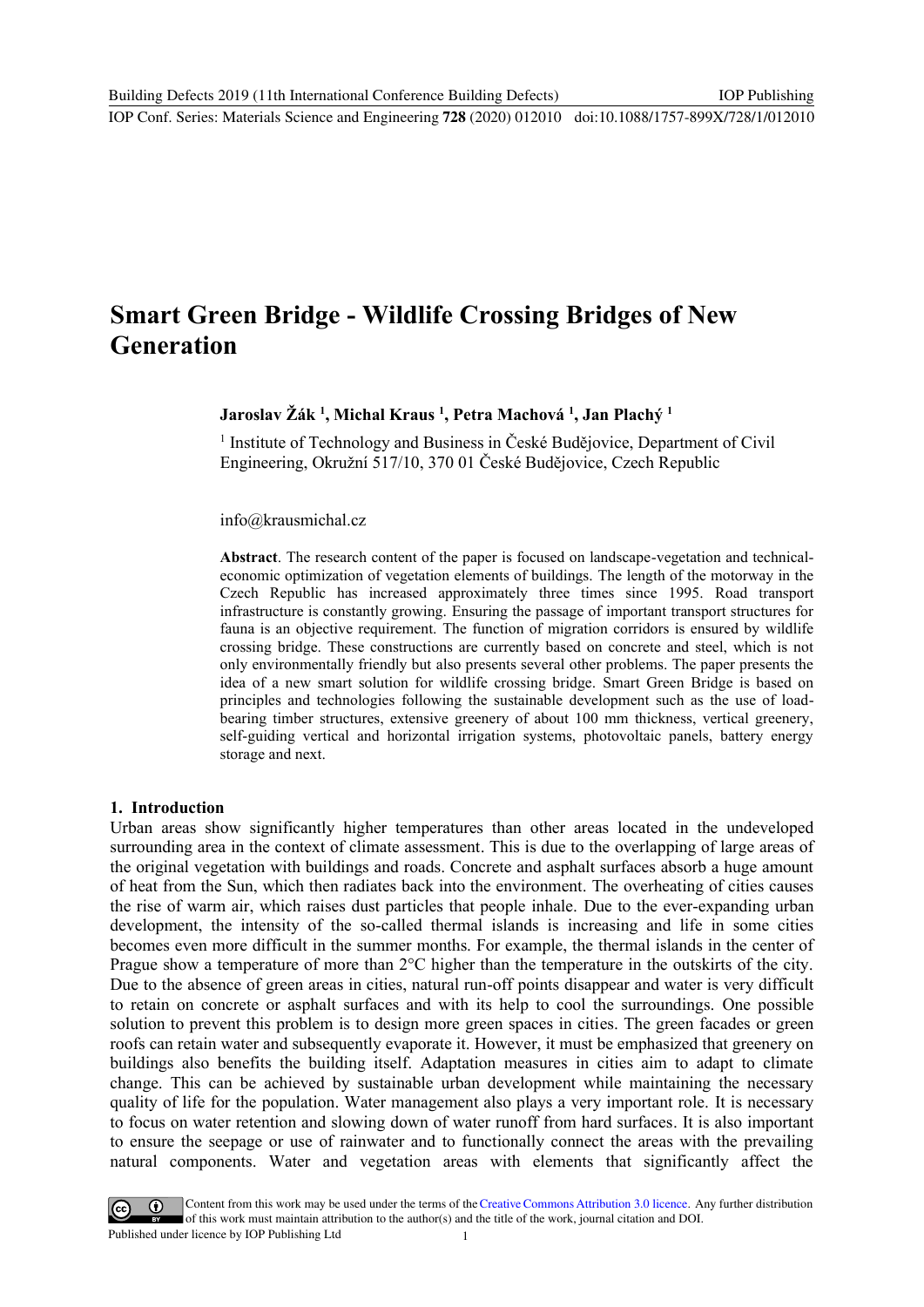microclimate will play an important role. Their basic mechanism is water evaporation, which has the effect of lowering the ambient temperature.

Construction, and in particular the operation of traffic linear constructions (roads, motorways, railways), means hard negative impacts on the landscape and related ecosystems. The effects of linear transport construction on wildlife populations have been the focus of many studies in the last years [1- 5]. The violent fragmentation of the landscape environment, connected with migration retardations and ecosystem vegetation barriers, is essential. The usual compensatory measures are technical objects, socalled wildlife crossing bridges or ecoducts. These are under-ground passages and over-ground crossings for the zoo-component and synergistic transfer of vegetation. The relevant buildings are based on migration corridors. Heavy reinforced concrete constructions are typical, especially above traffic road constructions. These constructions reflect thousands of tons of concrete, other technical elements, and great construction, energy and financial demands.

#### **2. Wildlife crossing bridges - ecoducts**

Nowadays, with the ever-expanding road network, not only is there a reduction in intra-urban traffic, but many of negative environmental impacts arise. Wildlife crossing bridges are now widely used they are abundantly built in many countries around the world [6]. Road traffic systems were developed to allow relatively easy, fast and effective transport of people and goods. However, it is precisely the impact of densifying transport infrastructure and moving people to larger cities that results in environmental restrictions, especially for animals. The consequence of these factors is the disintegration of the landscape. Table 1 shows the development of the road transport infrastructure in the Czech Republic from 1995 to 2018.

| Year | Motorways [km] | Expressways [km] | Roads [km] | Total [km] |
|------|----------------|------------------|------------|------------|
| 1995 | 414            |                  | 55 086     | 55 500     |
| 1996 | 423            |                  | 55 088     | 55 511     |
| 1997 | 486            |                  | 54 908     | 55 394     |
| 1998 | 499            |                  | 54 895     | 55 394     |
| 1999 | 499            |                  | 54 933     | 55 432     |
| 2000 | 499            | 299              | 54 909     | 55 408     |
| 2001 | 517            | 300              | 54 910     | 55 427     |
| 2002 | 518            | 305              | 54 904     | 55 422     |
| 2003 | 518            | 320              | 54 929     | 55 447     |
| 2004 | 546            | 336              | 54 953     | 55 500     |
| 2005 | 564            | 322              | 54 945     | 55 510     |
| 2006 | 633            | 331              | 54 952     | 55 585     |
| 2007 | 657            | 354              | 54 927     | 55 584     |
| 2008 | 691            | 360              | 54 963     | 55 654     |
| 2009 | 729            | 370              | 54 990     | 55 719     |
| 2011 | 734            | 422              | 55 018     | 55 752     |
| 2012 | 745            | 427              | 54 997     | 55 742     |
| 2013 | 751            | 442              | 54 965     | 55 716     |
| 2014 | 776            | 458              | 54 985     | 55 761     |
| 2015 | 776            | 459              | 54 972     | 55 748     |
| 2016 | 776            | 459              | 54 962     | 55 738     |
| 2017 | 1 2 2 3        | $\boldsymbol{0}$ | 54 5 35    | 55 757     |
| 2018 | 1 2 4 0        | $\boldsymbol{0}$ | 54 517     | 55 756     |

**Table 1.** Road transport infrastructure in the Czech Republic from 1995 to 2018.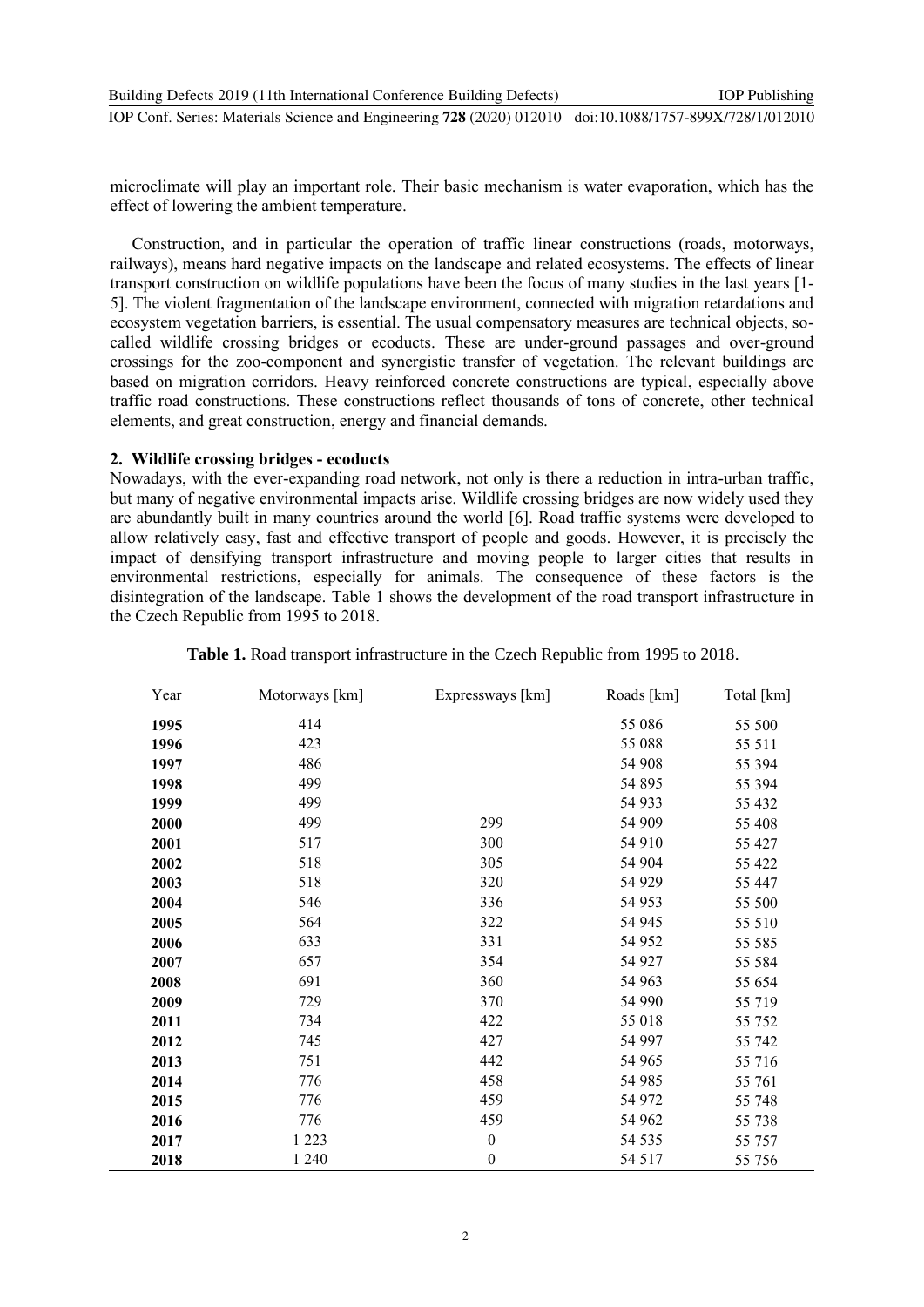Building Defects 2019 (11th International Conference Building Defects)

IOP Conf. Series: Materials Science and Engineering **728** (2020) 012010 doi:10.1088/1757-899X/728/1/012010

Transport infrastructure in the form of motorways and expressways is a big and insurmountable barrier for animals. This phenomenon is negative and undesirable because the landscape that is still working is then divided into smaller and even smaller parts. The result of this phenomenon would be the construction of migratory objects in the form of ecoducts. Wildlife crossing bridges would be placed in problem areas. Wildlife crossing could be divided into two basic group - overpasses and underpasses [7].



**Figure 1.** Wildlife crossing bridge, Czech Republic, Dolní Újezd, Motorway D35, realization 1999.

Currently, there are the following possible construction solutions for wildlife crossing bridges:

- Monolithic beam construction with the top plate. The basis is a load-bearing structure consisting of a combination of a monolithic beam (one or more) and a monolithic slab. Depending on the span length, the structure is designed as reinforced concrete or prestressed.
- Beam structures are based on prefabricated prestressed beams coupled with a monolithic reinforced concrete slab.
- The second type of beam structures consists of steel beams coupled with a monolithic reinforced concrete slab. It differs from the previous construction in that steel beams are used instead of prefabricated prestressed beams.
- Reinforced concrete monolithic structure in the form of a vault.
- Monolithic arch construction. In order to ensure the transfer of the arc force from the horizontal component, a prestressed plate in the form of a tie rod is designed for the structure (the prestressed plate is placed above the arcs). In order to ensure the transfer of forces to the drawbar, the structure is supplemented by struts in the area at the edge supports of the arches. The whole solution of the migration object involves a relatively complicated structural arrangement, the overall static functioning depends on the exact functioning of all the partial components forming the overall structure.
- Prefabricated reinforced concrete arch construction. The wildlife crossing bridges is based on a supporting structure consisting of a precast reinforced concrete structure in the shape of a vault. This construction is made up of the prefabricated wall and arched parts which are supported by an articulated joint. In order to ensure the interconnection of all components, a monolithic casting of the realized joints is made.
- Construction of the composite arch. The structure consists of arched beams, which are made of glued wood.
- Steel flexible construction. The overall supporting structure of the building is made of a flexible steel structure made of corrugated sheet metal, together with a vault made of compacted gravel sand [8].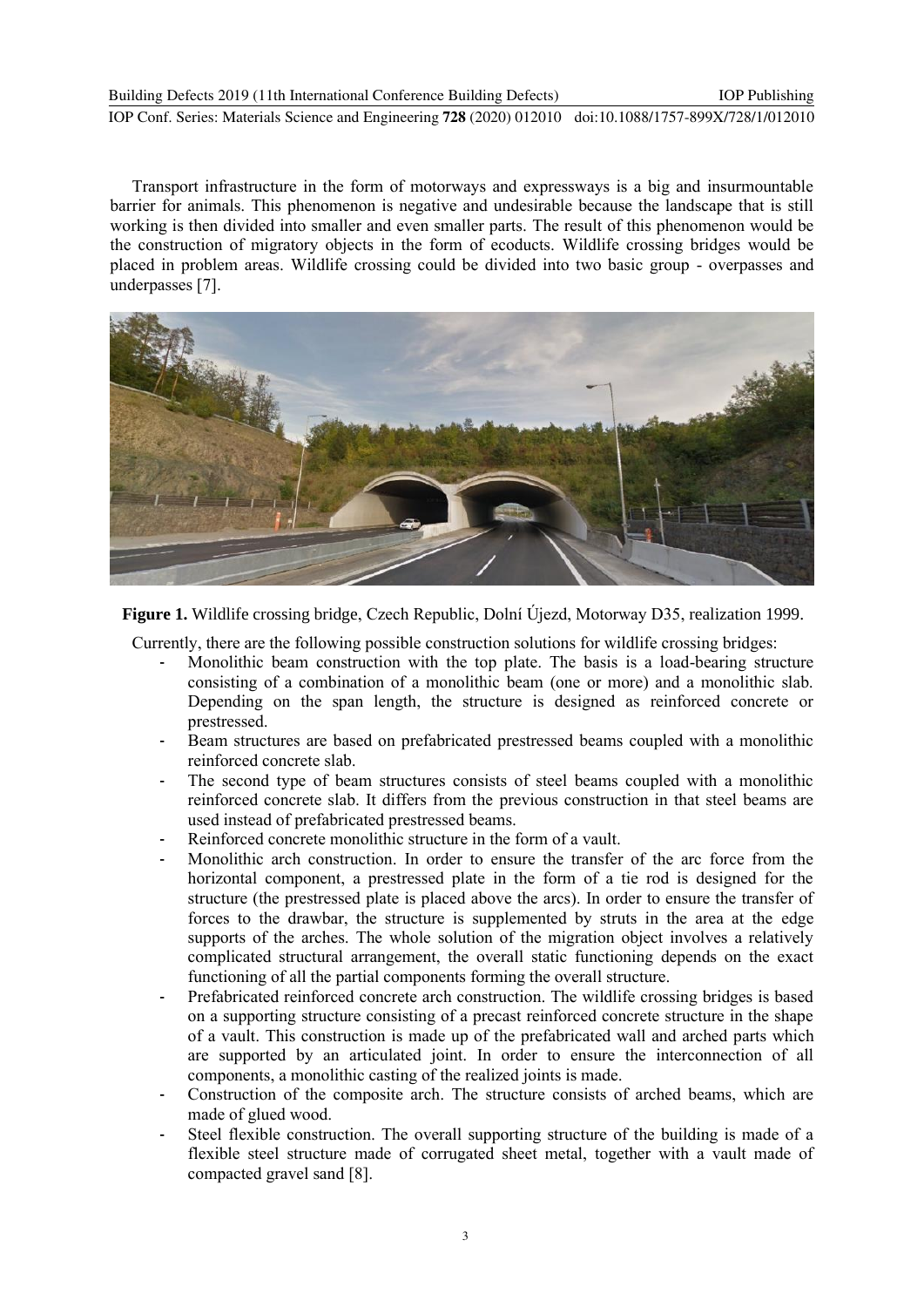Disadvantages and weaknesses of current structural and construction solutions of wildlife crossing bridges include:

- The major parameter of the negative biotic effect of the motorway under the wildlife crossing bridge is the wide width of current crossing structures.
- It is not possible to use standardized construction systems for the construction of current wildlife crossing bridges because these are individual projects.
- In order to ensure the growth of vegetation located on the surface of the wildlife crossing bridge, it is essential that the layer of soil is formed in a high thickness (mainly if it is a vaulted structure).
- Heavy and massive structures are the result of high loads.
- The retrofitting of existing wildlife crossing bridge constructions cannot be achieved without the necessary restrictions on the traffic on the crossing road [8].

# **3. Smart Green Bridge**

The basic strategy of access and innovation of the above-ground ecological transition, the wildlife crossing bridges, is a light bridge structure with marginal walls created by vertically cultivated vegetation, separating transferring individuals and communities from the operation of the crossed barrier road. For the previously applied solutions of aboveground concrete crossings, their vegetation effect required at least 1 meter of the soil layer, which allowed cultivation, but only lower forms of vegetation (shrub layer). Recent soil layers, due to directional runoff conditions, are not aqueous, vegetation suffers from drought and gradually disappears. The construction is a completely foreign element for the landscape.



**Figure 2.** A pilot scheme of Smart Green Bridge.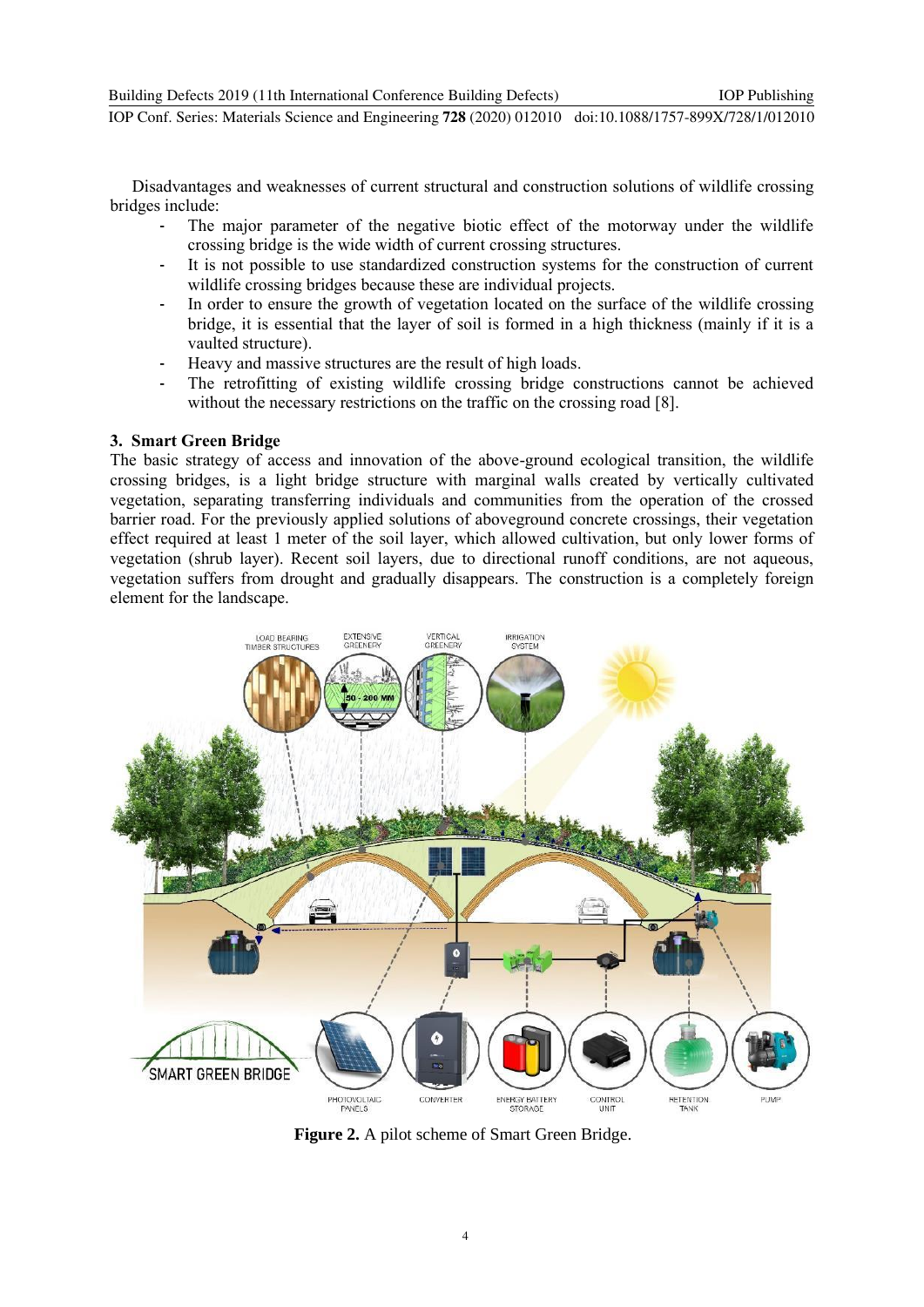The new solution is illustrated in Figure 2. The new solution of the so-called light bridge construction is sufficient with a surface thickness of approx. 100 mm with a purposefully created water regime based on renewable energy sources. This solution means great relieving of the wildlife crossing bridges, drastically reduced material and energy demands, greater flexibility and economic efficiency. The secondary effect is the use of vertical - high greenery in the immediate vicinity of the wildlife crossing bridges, creating quiet places utilizing the use of the construction and thus its landscape and social meaningfulness. Efficient use of rainwater from the bridged road to ensure irrigation of vegetation is essential. Collecting water from the line structure (road or highway) will be collected into the retention tank and distributed to the horizontal and vertical vegetation using the soil moisture sensors and by own energy source (solar photovoltaic panels).

The design of a new smart green crossing bridge solution means low demands on the technical solution, higher financial efficiency of the construction and minimal intervention in the construction and construction of the bridged road. From the landscape point of view, it is also possible to minimize the risks of anthropic impacts in the perimeter of the crossing bridge, and, for example, to increase the frequency of realized crossings on line constructions for economical sums.

The proposed structures, in terms of civil engineering, will be considerably lighter and simpler, standardized prefabricated structural elements and routine proven construction methods can be used. Technically and technologically, the procedure of their additive placement on already realized line constructions will be elaborated without any significant limitation of the existing operation. High material, energy and financial efficiency, the variability of utilization and positive ecosystem and landscape-creative impacts are predicted and documented. Figure 3 illustrates the visualisation of Smart Green Bridge.



**Figure 3.** Visualisation of Smart Green Bridge.